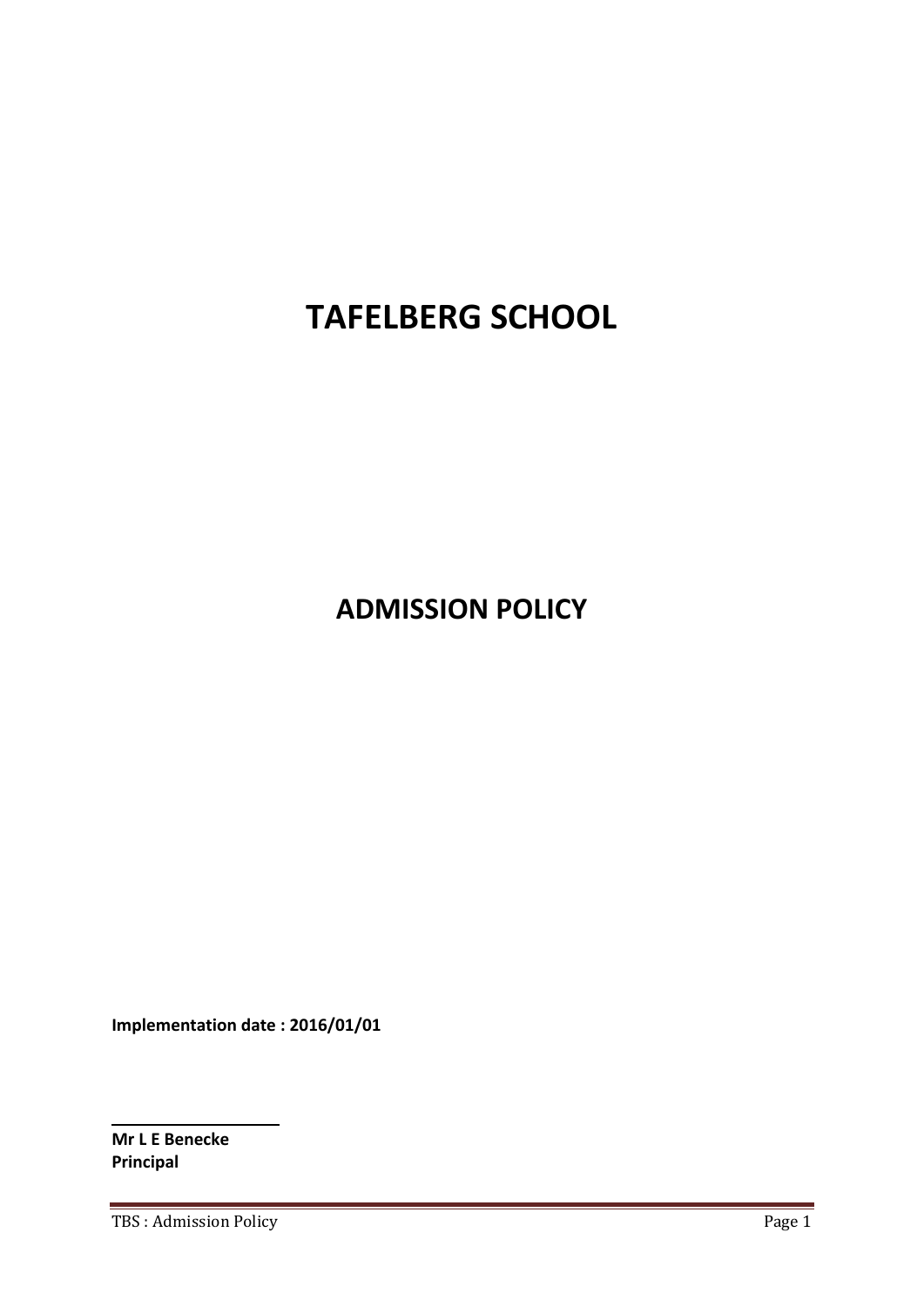# **1. INTRODUCTION**

Given that Specialised Education is extremely expensive, personnel needs are highly specialised and places are limited at all Special Schools, Tafelberg recognises the importance of correct diagnosis and placement of learners. Furthermore, we recognise the policy guidelines that the aim of Special Schools such as Tafelberg is to place learners back into the mainstream education system as soon as the school identifies such learners.

This policy follows the guidelines and aims as established by the SASA, White Paper 6, the demands of National Policy on Inclusive Education, and policies regarding school admissions as set out by the DoBE and WCED. Further, it will not discriminate on grounds of socio-economic conditions, religion, gender nor ethnicity. The over-riding factor is whether the learner will benefit from the intensive and varied intervention and remediation programme offered at Tafelberg.

This policy also embodies the ethos and Mission Statement of Tafelberg Special school, and is also mindful of the need to provide special educational support to learners with special educational needs as far as it is practically possible, given the infrastructure and human resources available to Tafelberg School.

# **2. DEFINITIONS / ABBREVIATIONS**

- a) CAPS : Continuous Assessment Policy Statement
- b) DoBE : National Department of Basic Education
- c) FET : Further Education and Training phase (Grades 10‐12)
- d) GET : General Education and Training phase (Grades 1‐9 compulsory education)
- e) ILST : Institutional‐based Learning Support Team
- f) LOLT : Language of Learning and Teaching as used at a school
- g) MNED : Metro North Education District
- h) RNCS : Revised National Curriculum Statement
- i) POS : Public Ordinary School (state mainstream school)
- j) PSS : Public Special School
- k) SASA : South African Schools Act
- l) SLD : Specific Learning Difficulties
- m) WCED : Western Cape Education Department
- n) WP6 : White Paper 6, legislation regulating specialised education and inclusivity

#### **3. PURPOSE**

To provide clear, transparent guidelines and procedures for the admission of learners with special education needs to Tafelberg School.

Furthermore, parents enrolling their children at Tafelberg understand, accept and comply with the admission criteria of Tafelberg School.

Since Tafelberg is a PSS with a particular focus on SLD, and that the school enrolment number is capped, all role players need to be cognisant of the fact that Tafelberg needs to admit learners who can and will benefit from the specialisation offered at the school.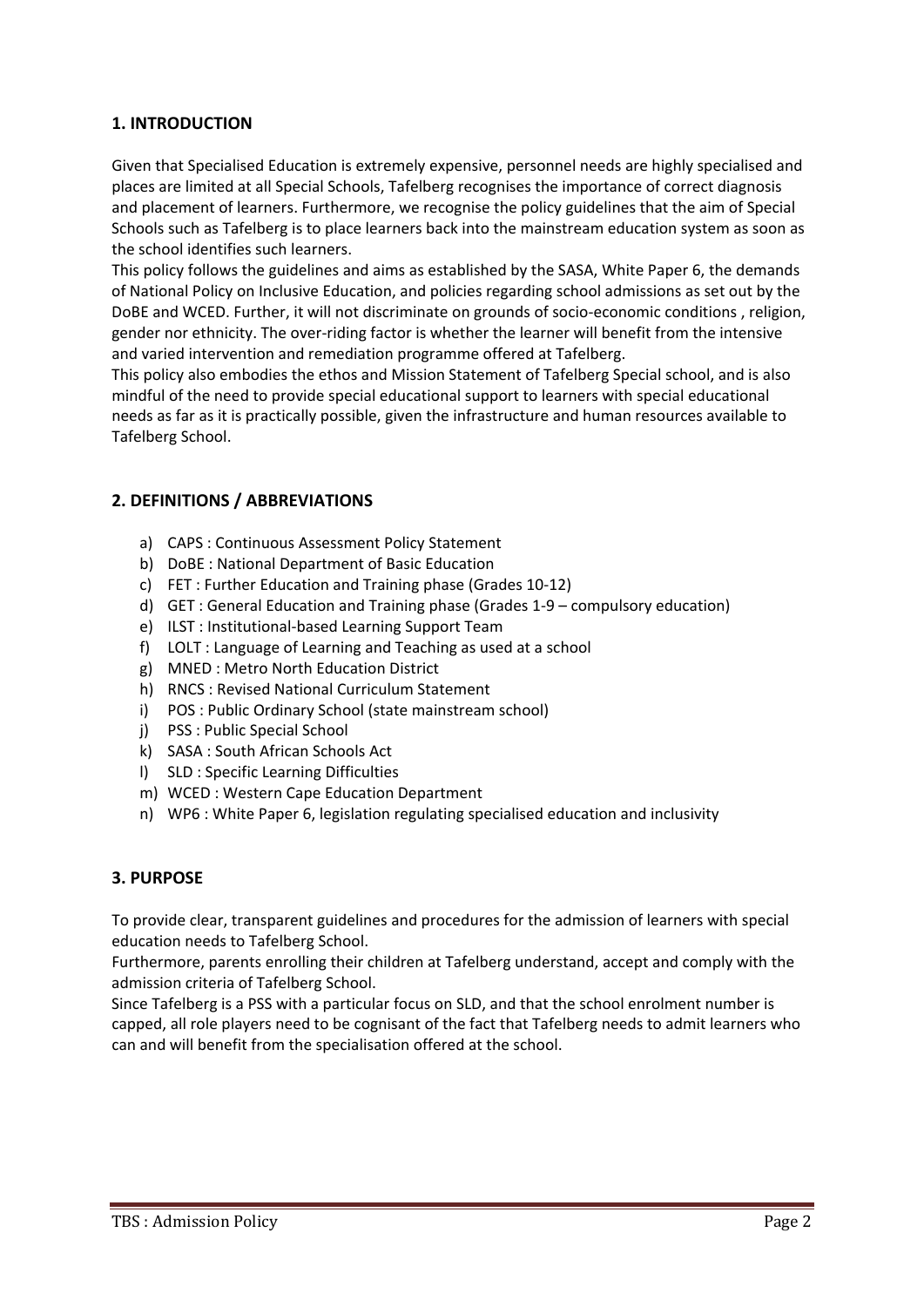#### **4. GENERAL ADMISSION CRITERIA**

- All admissions will be dealt with according to the SIAS policy document, and via formal sifting panel meetings which includes the school, MNED and WCED role players.
- Tafelberg is a co‐educational school, providing education to learners from Grade 1 ‐ 12
- Tafelberg School provides appropriate education and therapy for specific categories of learners, whose educational needs cannot be fully accommodated at a POS.
- Placement at Tafelberg School depends on whether the learner will benefit from the specialised educational intervention the school can provide.
- Tafelberg School's area of focus and expertise is in the area of SLD.
- Social and emotional difficulties should be secondary to the specific learning barrier
- Tafelberg School is a day school and does not offer boarding/residential facilities.
- Tafelberg School does not administer a transport service, thus it does not transport learners to and from school. Parents are, as per SASA, responsible to get their child to and from school.
- A winter and summer league sport programme is offered for boys and girls.
- The LOLT is English.
- Learners are assessed at the end of each phase to establish whether placement at Tafelberg should continue or whether alternative placement should be exercised
- Tafelberg is capped at 400 learners.
- Grade 4‐9 class groups should not exceed 17 learners. The only exception is made in the FET phase where classes are limited to 18 learners per class, and in the Foundation Phase where classes range between 12 and 16 per class.
- The Tafelberg uniform regulations are part of the admission requirements. Thus, all learners must wear the proper designated uniform as per the School Uniform Rules :
	- ‐ School uniform
	- ‐ Physical Education uniform
	- ‐ Sport kit/uniform
- The acknowledgement and acceptance of the school Code of Conduct is an admission requirement.
- The school uniform, magazine and parent workshop fees, as agreed to by the parents at the AGM, is an admission requirement.
- Tagelberg School is a Section 21, fee‐paying PSS, and as such sets annual school fees which are levied on all parents with learners at the school. Furthermore, as required by SASA, the SGB is obligated to collect such fees from each parent, including any legal means available to do so. Parents who can prove financial difficulties may apply for exemption according to the legal prescripts, and criteria.
- All therapies provided for at the school, are inclusive of the school fees.
- All learners admitted to Tafelberg must have proof of the necessary immunisations.

#### **5. ADDITIONAL ADMISSION CONSIDERATIONS**

- Learners should be 18 years or younger.
- Proof of previous intervention and support as per SIAS policy must be provided.
- Emergency transfers, and transfers of learners from other Special Schools in other Provinces will be processed as per WCED policy.
- Parents need to commit to supporting the school and the learner.
- Late referrals will be considered on merit, at convened sifting panel meetings.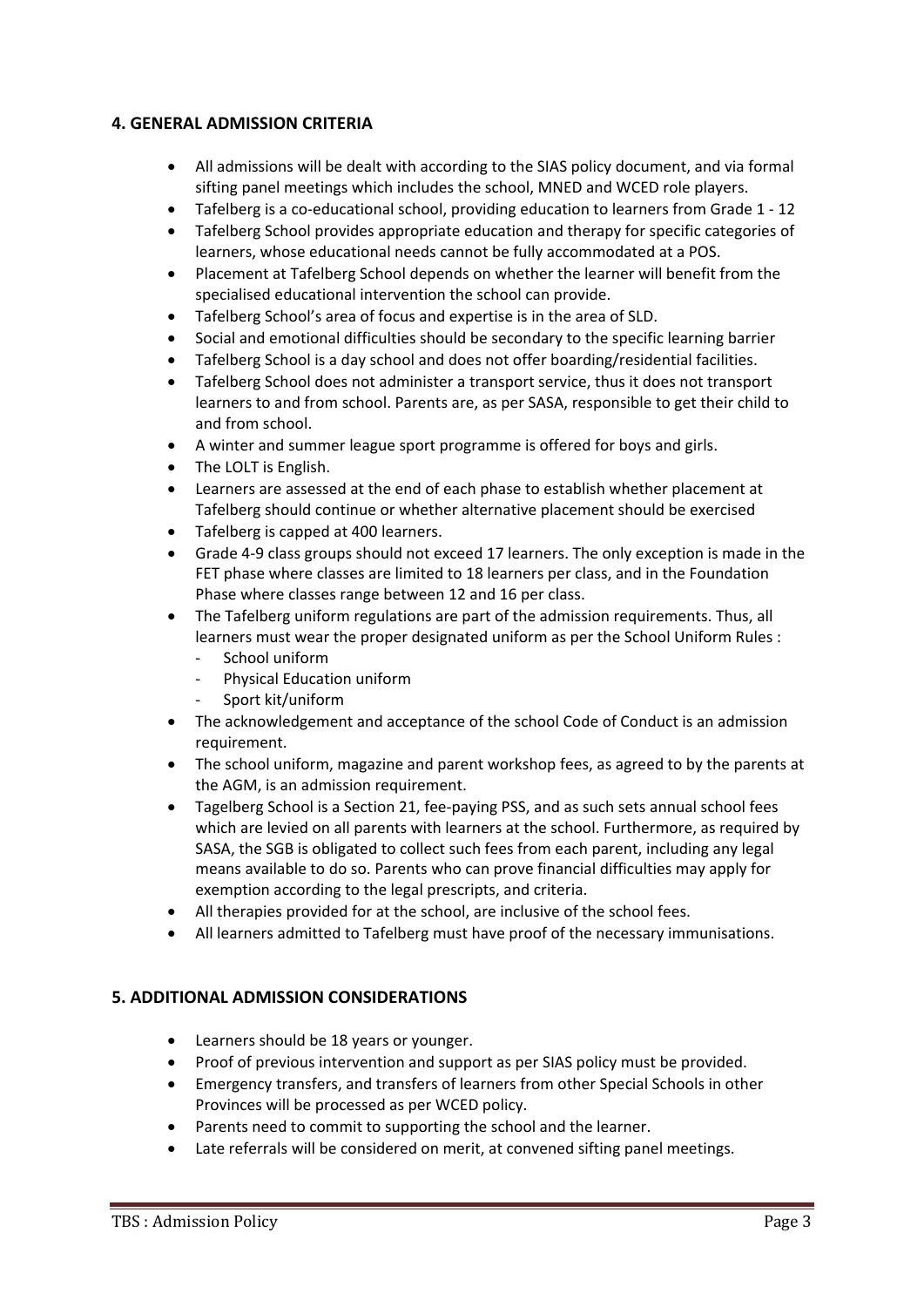#### **6. EXCLUSION**

The following learners will not benefit from placement at Tafelberg School :

- Learners with drug‐related dependencies.
- Learners with a history of poor work ethics refusal to do work, regular absenteeism, does not study or hand in work, regularly does not have books and equipment at school.
- Parents who refuse to be involved in the educational process.
- Learners with behaviour difficulties conduct disorder, oppositional-defiant behaviour, criminal records.
- Learners with below average/borderline cognitive ability. Intellectual potential should fall in the average category (verbal and non-verbal scales = or > than 90)
- No history of interventions, as required by SIAS.

#### **7. CURRICULUM**

Tafelberg offers the CAPS curriculum and Grade 12 NSC examination. The subjects/learning areas for the Grades 1‐9 (GET) are compulsory and follows the DoBE requirements.

The FET phase learners are required to take the following subjects (7 in all) offered at Tafelberg :

- English HL ‐ compulsory
- Afrikaans FAL compulsory
- Math Literacy compulsory
- Life Orientation compulsory
- 3 electives chosen by the learner, one from each of the following groups :
	- ‐ Computer Applications Technology or Geography
	- ‐ History or Business Studies
	- ‐ Civil Technology or Design or Consumer Studies

These are the only subjects offered at Tafelberg School.

#### **8. THERAPIES AND SUPPORT**

The following therapies and educational assistance are offered according to the needs and age of the specific learner :

- Physiotherapy
- Speech and language therapy
- Occupational therapy
- Psychotherapy
- Learning support
- Social skills training
- Alternative examination methods
- Electronic assistive devices for learning and examinations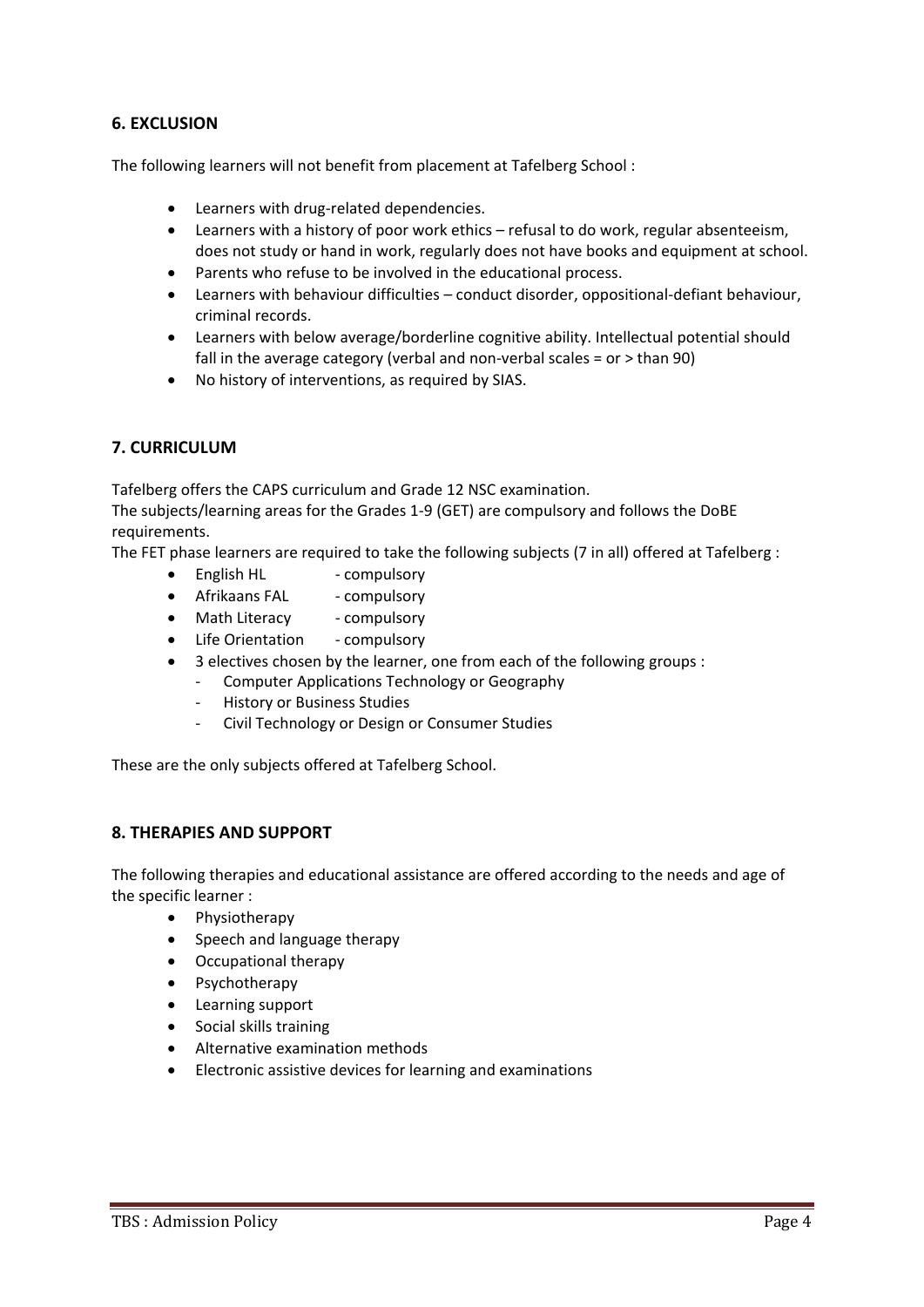#### **9. BARRIERS TO LEARNING**

- a. Specific Learning Difficulties (SLD) :
	- ‐ Average to above average learning potential with a significant discrepancy between learning potential and achievement, despite prior interventions
	- Evidence of SLD are identified in one or more of the following areas : reading, writing, spelling, spoken language, comprehension, memory, numeracy or perceptual skills
	- Underachievement should not be the result of poor work ethic, psychiatric disorders, trauma, neglect, drug addiction
- b. Neurological disorders :
	- ‐ ADHD is a neurological dysfunction and must be differentiated from the hyperactive type behaviour caused by trauma, certain medical conditions, severe cognitive impairment and substance‐induced behaviour
	- ‐ ADHD must be identified by a neurologist/psychologist or paediatrician according to the diagnostic criteria in the DSMTV, with supportive observations by teachers and parents in different settings
	- ‐ Learners with epilepsy or cerebral palsy may be referred to Tafelberg School should the learner have the learning potential to cope with the demands of the CAPS mainstream syllabus, and where the learner's needs can be accommodated on merit
	- ‐ Tourette's disorder can also be accommodated should the learner have the potential to cope, and the school be able to accommodate such learner on merit.
- c. Autistic spectrum disorder :
	- Learners identified on the spectrum may be accommodated at Tafelberg School provided the learner has the learning potential, can cope with the social environment, and the school can accommodate him/her needs.
- d. Sensory barriers :
	- ‐ *Visual barriers* : partially‐sighted learners whose needs cannot be met at POS, who do not need Braille and who have the learning potential, may be admitted on merit.
	- ‐ *Hearing barriers* : learners with hearing impairments but are not mute nor use sign language, and who have the learning potential but cannot be helped at POS can be admitted on merit.
- e. Physical barriers :
	- ‐ Learners with physical barriers that cannot be accommodated at POS, but have the learning potential and do not need constant medical care and or monitoring, may be admitted on merit.
- f. Intellectual barriers :
	- ‐ A limited number of learners with mild intellectual barriers, younger than 12 years of age, and on evidence that he/she cannot be accommodated at a POS or unit class, may be accommodated at Tafelberg on merit.
	- ‐ Learners with intellectual barriers will be referred to Schools of Skills in the year they turn 14 years of age and are no longer able to benefit from the educational programme at Tafelberg School.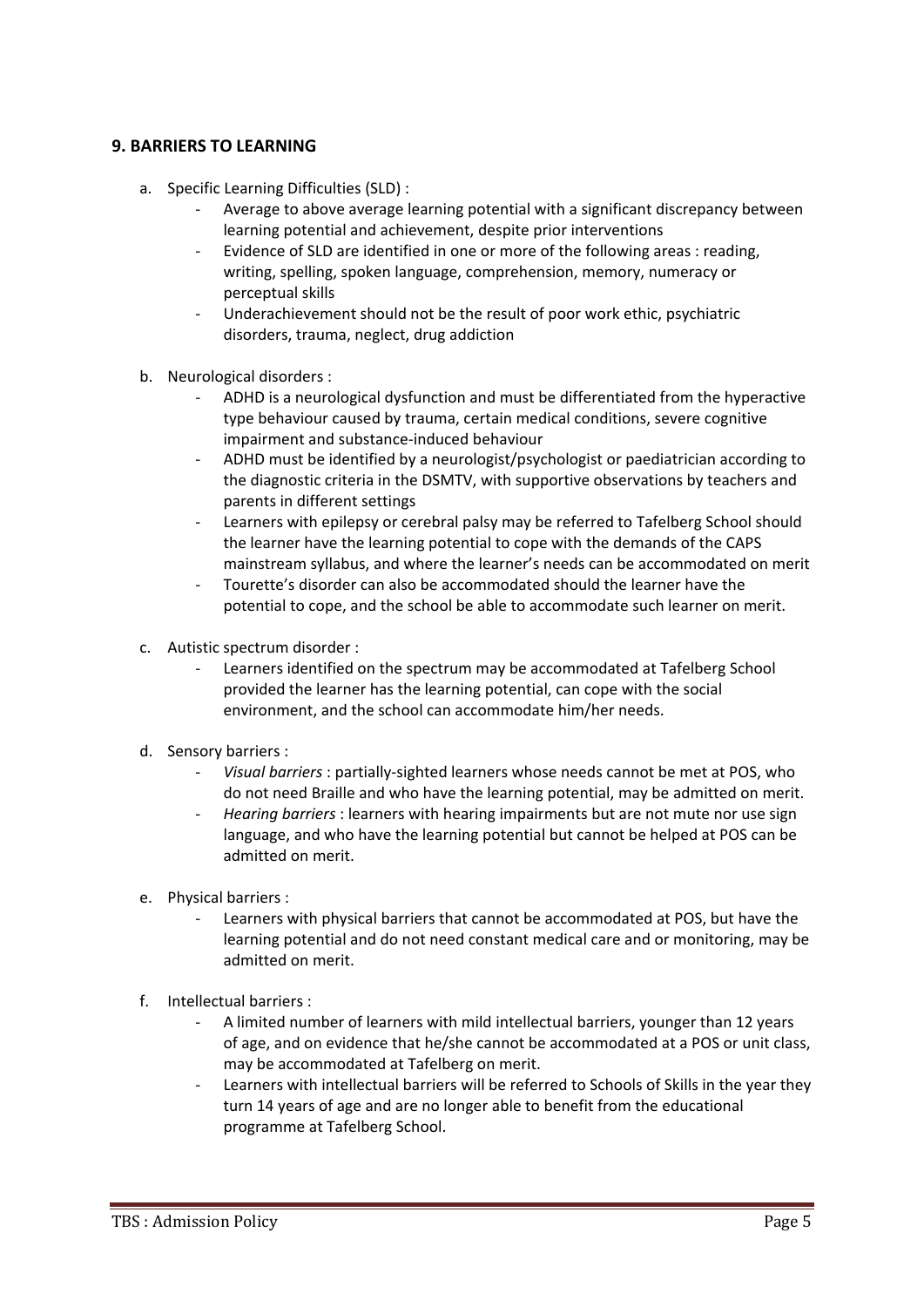- g. Behaviour barriers :
	- ‐ Learners with behaviour barriers as the primary barrier to learning cannot be accommodated at Tafelberg School.
- h. Barriers resultant of substance abuse :
	- ‐ Learners with substance addiction and or regular use of illegal substances cannot be accommodated at Tafelberg School
- i. Psychiatric / emotional barriers :
	- ‐ Learners who are emotionally vulnerable without additional barriers to learning may be accommodated at Tafelberg School if there is evidence that they do not cope at a POS. There must be written evidence of psychiatric intervention and treatment – condition must be managed medically, and the learner must be able to cope with the curriculum.

# **10. REFERRAL PROCEDURE : GRADES 1‐12**

The referral procedure is in accordance with that prescribed by the WCED Special Education Directorate, and in accordance with the SIAS document :

- 1. The correct WCED application documents must be used
- 2. All referrals are conducted via the learner's present pre-school / school's SBST, which send said referral to their local District Office. MNED processes referrals/applications for Tafelberg School.
- 3. The MNED SLES component will screen all applications.
- 4. Applications that are deemed suitable by MNED, are then captured on a data base.
- 5. The application is then referred to Head Office (WCED) for approval of Directorate : Special Education (Mrs B Daniels). Once it is signed, it is sent back to MNED.
- 6. MNED then forwards the application to Tafelberg School.
- 7. A multi-professional team will then screen all the applications at a sifting panel meeting.
- 8. Interviews with the parents and learner may be conducted to ascertain more information.
- 9. Suitable applications are then placed immediately, if there is a vacancy in the particular Grade.
- 10. Should there be no vacancy, the applicant is placed on a waiting list at the school.
- 11. Parents are informed in writing whether their child has been placed, or whether they are on the waiting list.
- 12. If a vacancy arises, the waiting list is consulted and a learner identified for the placement, and an interview with the parents and the learner will be conducted.
- 13. Should a learner be on the waiting list for more than a year, the parents need to inform the school, in writing, that they wish their child's name remain on the waiting list.
- 14. Should a learner remain on the waiting list for more than three years, the learner will be removed from the waiting list, and a new, updated application must then be made.
- 15. The psychologist may request any additional information with regard to any of the applications received, if needed.
- 16. Incomplete applications will not be processed for admission.
- 17. A parent is entitled to submit, together with the application, such additional documentation that may demonstrate compliance with the admission criteria.
- 18. Except for Grade 1, neither parents nor schools may contact Tafelberg School directly to place a learner.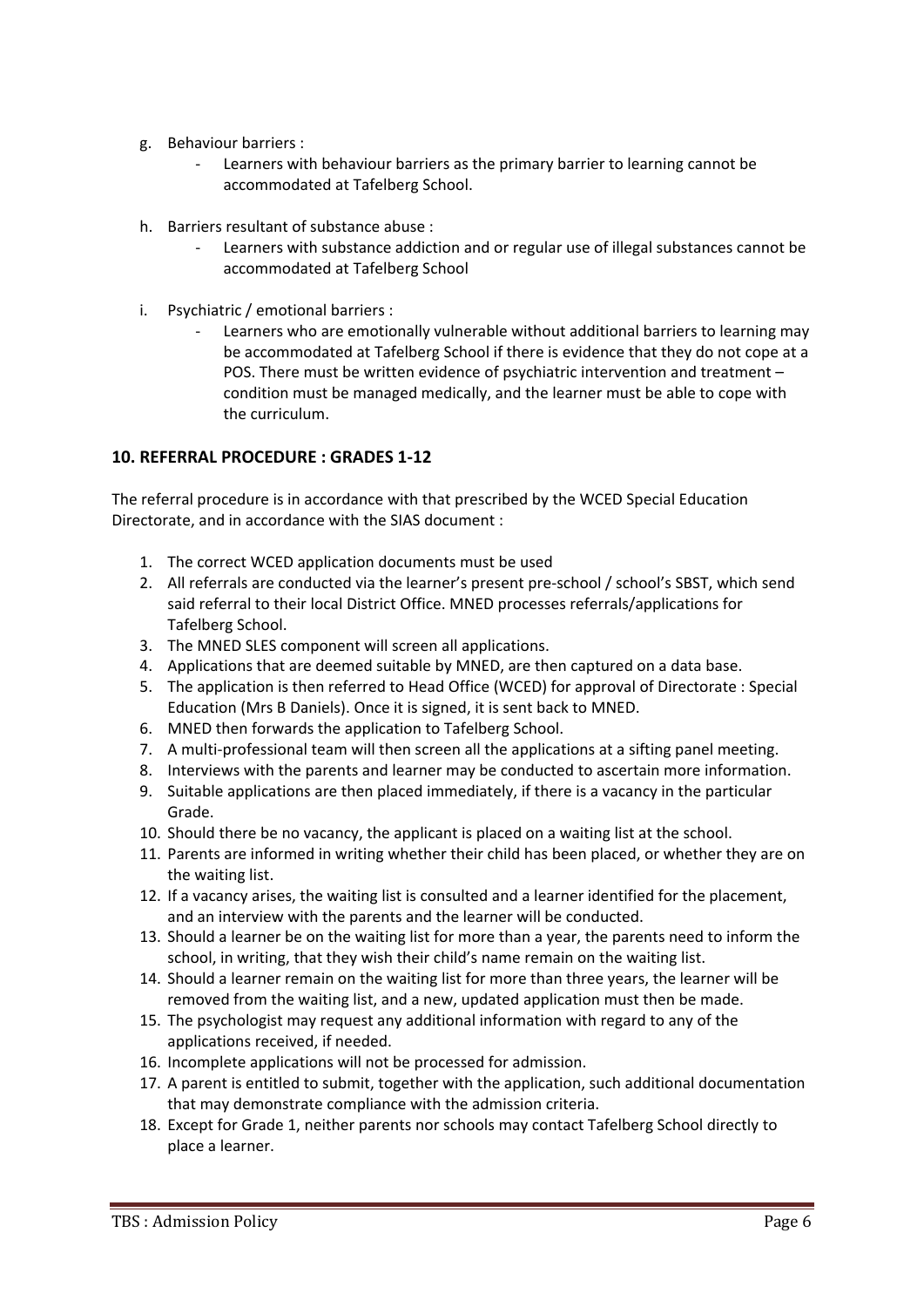- 19. A learner may be admitted for a trial period of no longer than 4 weeks, if request by the multi-disciplinary team at Tafelberg, after screening of such an application.
- 20. The psychologist is responsible for processing applications, but may consult with other therapists. The psychologist must also inform the administrative staff and teachers when a new learner is admitted.

# **11. REFERRAL PROCEDURE : GRADE 1**

- 1. The following documentation is required with all Grade 1 applications :
	- Covering letter of application, with parent contact details
	- Private Psycho-Educational assessment
	- Medical reports
	- Proof of immunisations
	- School reports
	- Certified birth certificate of learner
	- Certified I.D. documents of BOTH parents

# **12. TRANSFER PROCEDURE**

- 1. For learners transferring between Provinces, the same procedure as for Discharge is followed.
- 2. For learners transferred within the Western Cape Province, the application from the parents, and a report and motivation from the school as well as the official referral form must be forwarded to MNED, which will forward it to Head Office.
- 3. Upon receipt of the signed document, the procedure follows that of a learner leaving the school.
- 4. Parents removing their child from Tafelberg School because they are relocating to another city / Province must make a written request for the documents and transfer‐out forms at least one month before the child is to be removed.
- 5. Parents must request in writing, that the relevant documents be forwarded to the next school.

# **13. DISCHARGE / DE‐REGISTRATION OF LEARNERS**

- 1. The parent must provide the school with a letter informing the WCED of :
	- The reason the learner is leaving Tafelberg
	- The name, address and contact details of the new school
	- Last day of attendance at Tafelberg
- 2. Psychologist will send the parents a WCED Parental Request for Discharge/Transfer document to complete.
- 3. WCED document (2 copies) will be completed by the Psychologist and Principal
- 4. Transfer of Learner form will be completed by the Psychologist and signed by the Principal.
- 5. All documents will then be forwarded to MNED.
- 6. When the signed documents are returned to Tafelberg, the parents are informed in writing.
- 7. Any relevant documents etc (eg reports, medication is any etc) will be handed to the parent on the learner's last school day at Tafelberg School, by the class teacher.
- 8. The learner must hand in all textbooks, readers etc before, or on their last school day.
- 9. Grade 12 learners who pass the final NSC examinations, are automatically discharged from the CEMIS by the WCED.
- 10. Learners emigrating or enrolling at private schools / colleges will be de-registered from CEMIS